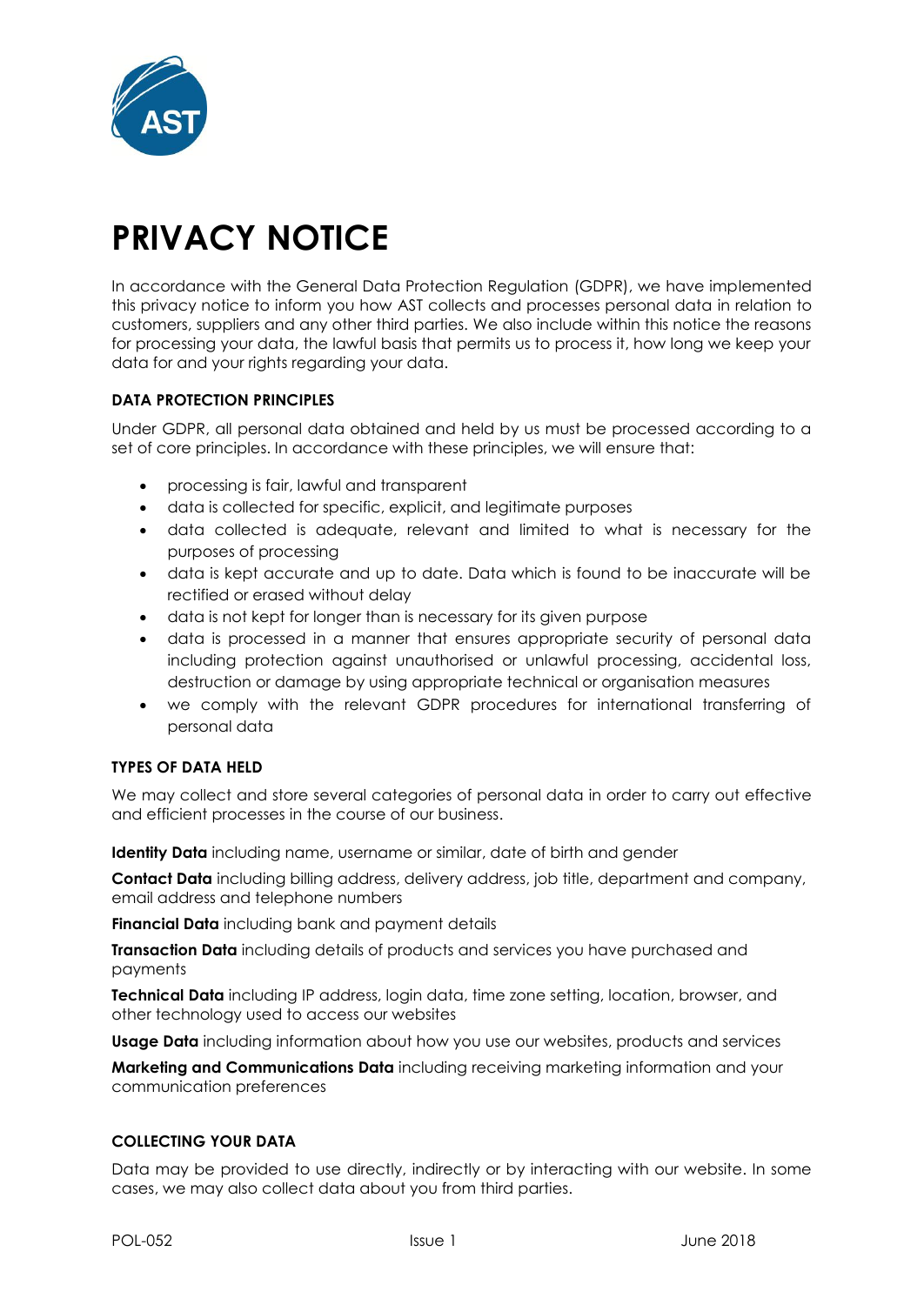

## **LAWFUL BASIS FOR PROCESSING**

The law on data protection allows us to process your data for certain reasons only. In the main, we process your data in order to comply with a legal requirement or in order to effectively manage our relationship with you.

The information below categorises the types of data processing, appropriate to your status, we undertake and the lawful basis we rely on.

| Activity requiring your data                                                                                             | Lawful basis                                                              |
|--------------------------------------------------------------------------------------------------------------------------|---------------------------------------------------------------------------|
| To register you as a new customer                                                                                        | Performance of a contract                                                 |
| To process and fulfil your order including manging payments and<br>provision of appropriate support                      | Performance of a contract<br>Our legitimate interests                     |
| To manage our relationship with you including notifying you<br>about changes to our terms or privacy policy              | Performance of a contract<br>Legal obligation<br>Our legitimate interests |
| To enable you to leave a review or complete a survey                                                                     | Performance of a contract<br>Our legitimate interests                     |
| To administer and protect our business and our websites                                                                  | Our legitimate interests<br>Legal obligation                              |
| To deliver relevant website content and advertisements and<br>measure or understand the effectiveness of our advertising | Our legitimate interests                                                  |
| To use data analytics to improve our website, products/services<br>and customer experiences                              | Our legitimate interests                                                  |
| To make suggestions or recommendations about goods and<br>services or events that may be of interest                     | Our legitimate interests                                                  |

# **SPECIAL CATEGORIES OF DATA**

This includes the following:

- health
- sex life
- sexual orientation
- race
- ethnic origin
- political opinion
- religion
- trade union membership
- genetic and biometric data.

We do not collect or keep any Special categories of personal data identified above or any information regarding criminal convictions and offences.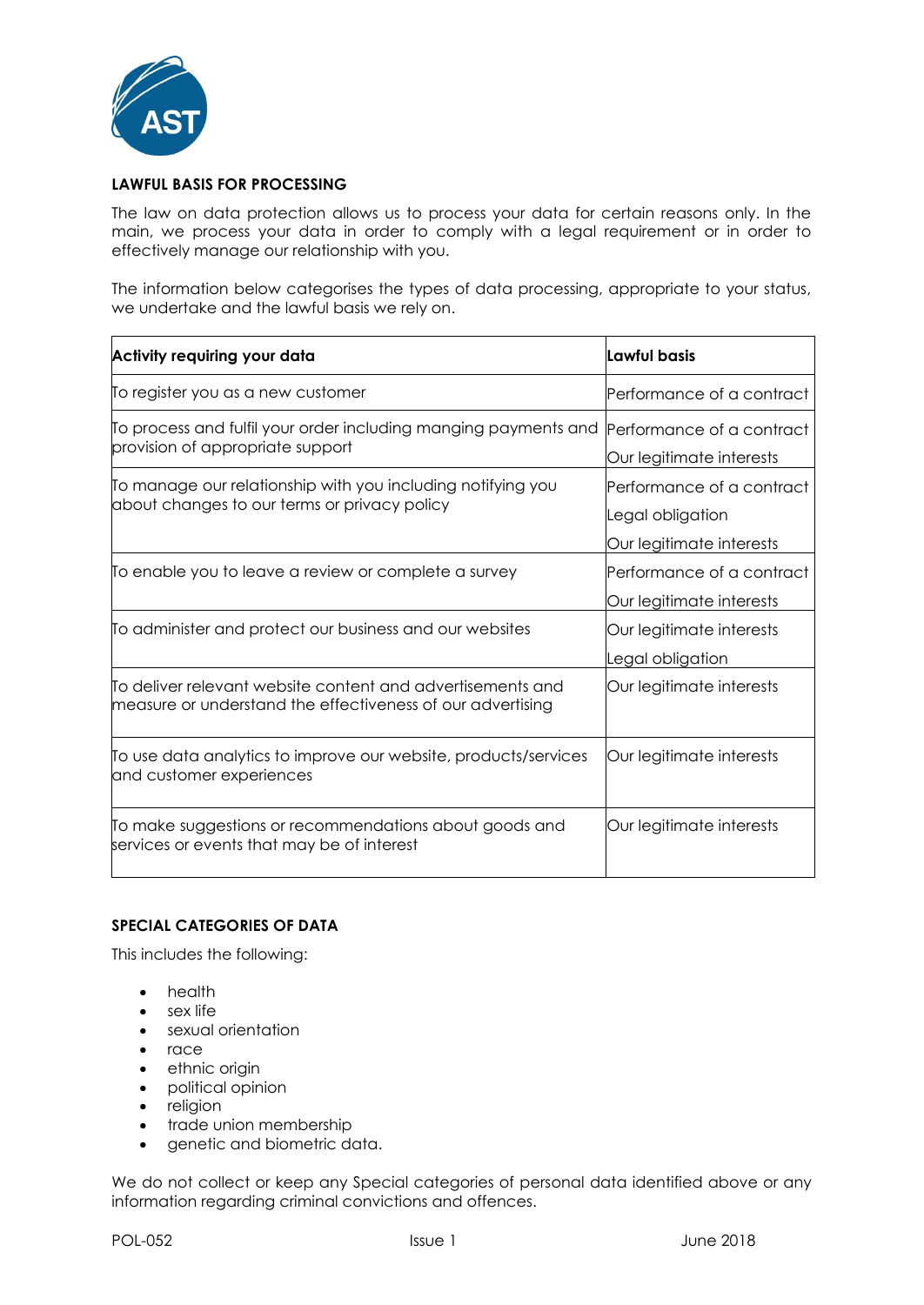

## **FAILURE TO PROVIDE DATA**

Your failure to provide us with data may mean that we are unable to fulfil our requirements for entering into a contract with us.

## **WHO WE SHARE YOUR DATA WITH**

We may share your data in order to comply with a legal obligation upon us.

We may also share your data with third parties as part of a Company sale or restructure, or for other similar reasons.

Any third parties must implement appropriate technical and organisational measures to ensure the security of your data.

## **PROTECTING YOUR DATA**

We are aware of the requirement to ensure your data is protected against accidental loss or disclosure, destruction and abuse. We have implemented processes to guard against such.

## **RETENTION PERIODS**

Retention periods can vary depending on why we need your data. We only keep your data for as long as we need to, dependent upon the basis for collection.

## **YOUR LEGAL RIGHTS**

You have the following rights in relation to the personal data we hold on you:

- the right to be informed about the data we hold on you and what we do with it;
- the right of access to the data we hold on you. More information on this can be found in our separate policy on Subject Access Requests;
- the right for any inaccuracies in the data we hold on you, however they come to light, to be corrected. This is also known as 'rectification';
- the right to have data deleted in certain circumstances. This is also known as 'erasure';
- the right to restrict the processing of the data;
- the right to transfer the data we hold on you to another party. This is also known as 'portability';
- the right to object to the inclusion of any information;
- the right to regulate any automated decision-making and profiling of personal data.

## **CONSENT**

Where you have provided consent to our use of your data, you also have the right to withdraw that consent at any time. This means that we will stop processing your data.

## **MAKING A COMPLAINT**

If you think your data rights have been breached, you are able to raise a complaint with the Information Commissioner (ICO). You can contact the ICO at Information Commissioner's Office, Wycliffe House, Water Lane, Wilmslow, Cheshire SK9 5AF or by telephone on 0303 123 1113 (local rate) or 01625 545 745.